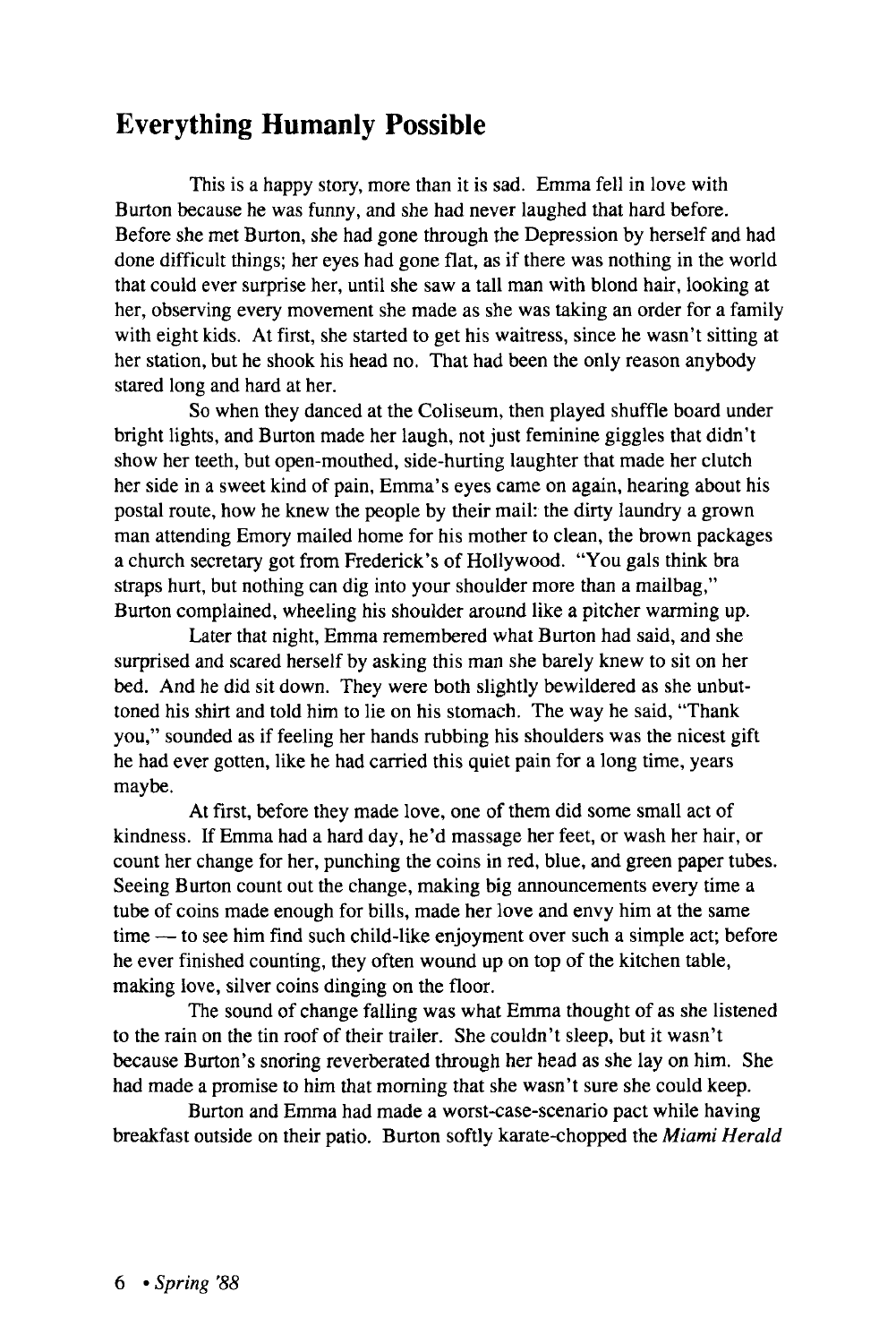to stay open as he read aloud to his wife, a habit she first hated but had come to appreciate as a favor since cataracts had marbled her eyes. Emma grunted in disbelief as she listened to Burton reading about a couple's bad ending in Palm Beach. '"Seventy-six year old Roswell Gilbert was arrested and jailed Monday after fatally shooting his wife in the head. Gilbert told police officers that it was an act of love. His wife had come down the elevator and walked into a meeting downstairs in their condominium, hunting for him because she thought he had left her. Gilbert said that he told his wife, who suffered from Alzheimer's disease and osteoporosis, "No, Sweetheart, I wouldn't desert you." Then she asked her husband to please kill her to stop the pain. She asked him this in front of a room full of witnesses, people who knew him well and her only slightly.'" Burton wiped his mouth and read on: " 'Mr. Gilbert said he would come up in a while after the committee had decided what contractor's bid they'd accept for a new seawall, and that she should take her medicine and rest until he came up. Later, that afternoon, he did the horrible thing she had asked him to do, even though that morning he had dressed her in a blue and red plaid dress, combed her hair, and smudged lipstick on her lips with his little finger as she gazed up at him — even though he had thought the day would be like any other."

"Would you do that for me?" Burton asked. Emma had just popped some French toast in her mouth, so he waited for her to answer.

"I don't know. Would you for me?"

"If you were suffering — yes." He said this simply, as if he just accepted cream for his coffee.

Emma threw down her fork in mock anger; often she blustered at him, but they both understood she wasn't really angry, just startled at how easily he could say yes. Emma stood up and began clearing the table, not wanting to imagine herself in such a dilemma.

"Say I became somebody else. What if I wasn't who I am now?"

She walked inside with the dishes. When she reappeared with a dishrag to wipe the table, Burton asked her again, "I'm asking you now, Em, that if my brain ever becomes mush and I can't crap on my own, or for Christ's sake, if I can't recognize you, I want you to pull the plug. Wouldn't you do that for me?"

"It would depend on the set of circumstances."

"I just told you the circumstances." Burton folded up his newspaper and scraped his aluminum chair backward for room.

Emma kept wiping the table even though it was clean. She had been a waitress for twenty-six years at the Kapok Tree, when they lived in Clearwater, under George-the-Terrible, a tyrant maitre d' who didn't like her fraternizing; she wiped clean tables to look like she was working while she talked to customers.

"Stop." Burton took the rag out of her hand and pulled her hefty body onto his lap. "I'm serious. I don't want everything humanly possible done for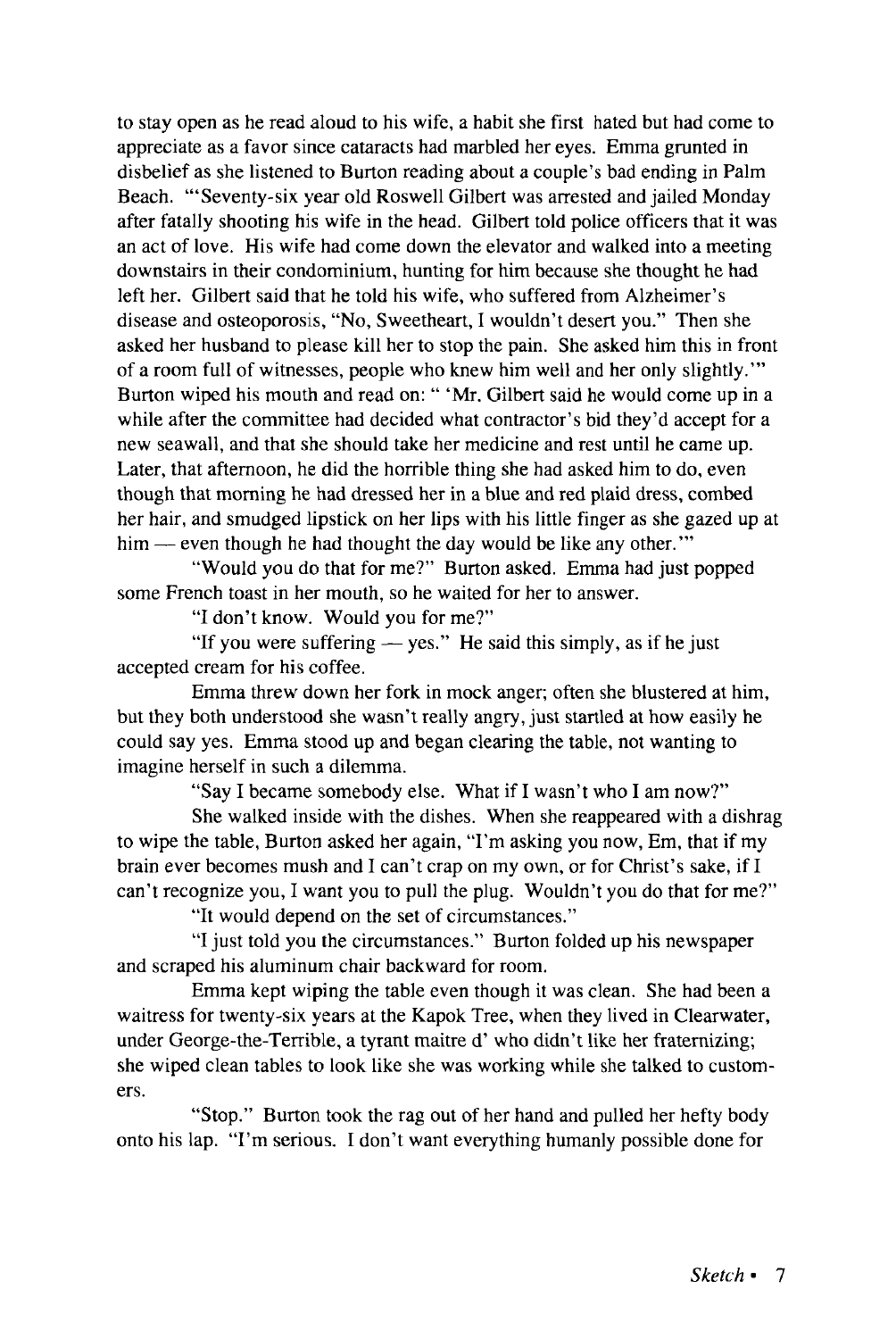me. Do you? What if we became different people?"

Emma squirmed as Burton locked his arms around her. She could have gotten up if she wanted to, but she acted like his arms were strong enough to hold her, knowing his power pleased him. "Baby, we are not the couple in the newspaper. We are not going to become them." She kissed him quietly on the lips, thinking that would shut him up.

"Make this promise to me now, Emma, and we won't ever say anything more about it."

Having no children, just each other, she promised him, with the understanding that no one really knows what they will do until they are in that particular situation. Like the time the restaurant was robbed. Her soft spoken manager had told everybody that their lives were worth more than money and to hand over everything if the Kapok Tree were ever robbed. But when this Jamaican coke addict came in wielding a long knife at George's throat, demanding money, Emma shoved through the stunned crowd and broke a chair right over his dreadlocks. For weeks all the other girls could talk about was how they couldn't understand Emma saving George-the-Terrible, of all people.

A line of squalls moved in from the Atlantic, whipping the palm and banana trees into a loud ruckus. "This is the only time I hate living in a trailer park," Emma thought, picturing a water-spout picking them up and tossing them some place different. The weather sounded dangerous enough to wake Burton up, maybe check their flashlights, or even go to the community center. But they were in the dark anyway, and Burton was in snoring bliss.

She caressed his forehead, admiring the depth of his sleep, even in cymbals of thunder. She looked carefully at him; his mouth lopped open, and it didn't take great imagination to picture him in a coma. Emma knew she could never kill him. Even if he became an animal, like he said, in terrible misery, she'd still see Burton and feel it was him. If it weren't raining, Emma would have left a note to say she'd be back, not to worry, and she would have driven to the beach to walk and to think of the promise she made. If she believed in a listening God, she would have prayed right there, cooped up in the trailer with Burton's snoring. Today was the first time in forty-three years of marriage that they had ever discussed death and their own dying.

Emma had seen it before; they both had, but they were silent about what they had seen. Every weekend they went to Vero Beach to collect shells for Emma. Burton leaned over in the surf and pulled out a women's halter top. "You never know what will wash up on the shore — could be anything," Burton said. And they laughed, imagining nude lovers taking a night swim. Then, after they strolled farther down the bend, they saw dead bodies, dozens of them, what Burton and Emma thought were mesquite tree limbs, bent, contorted, sticking straight up, finger twigs, stiff and reaching. They were beautiful people, wet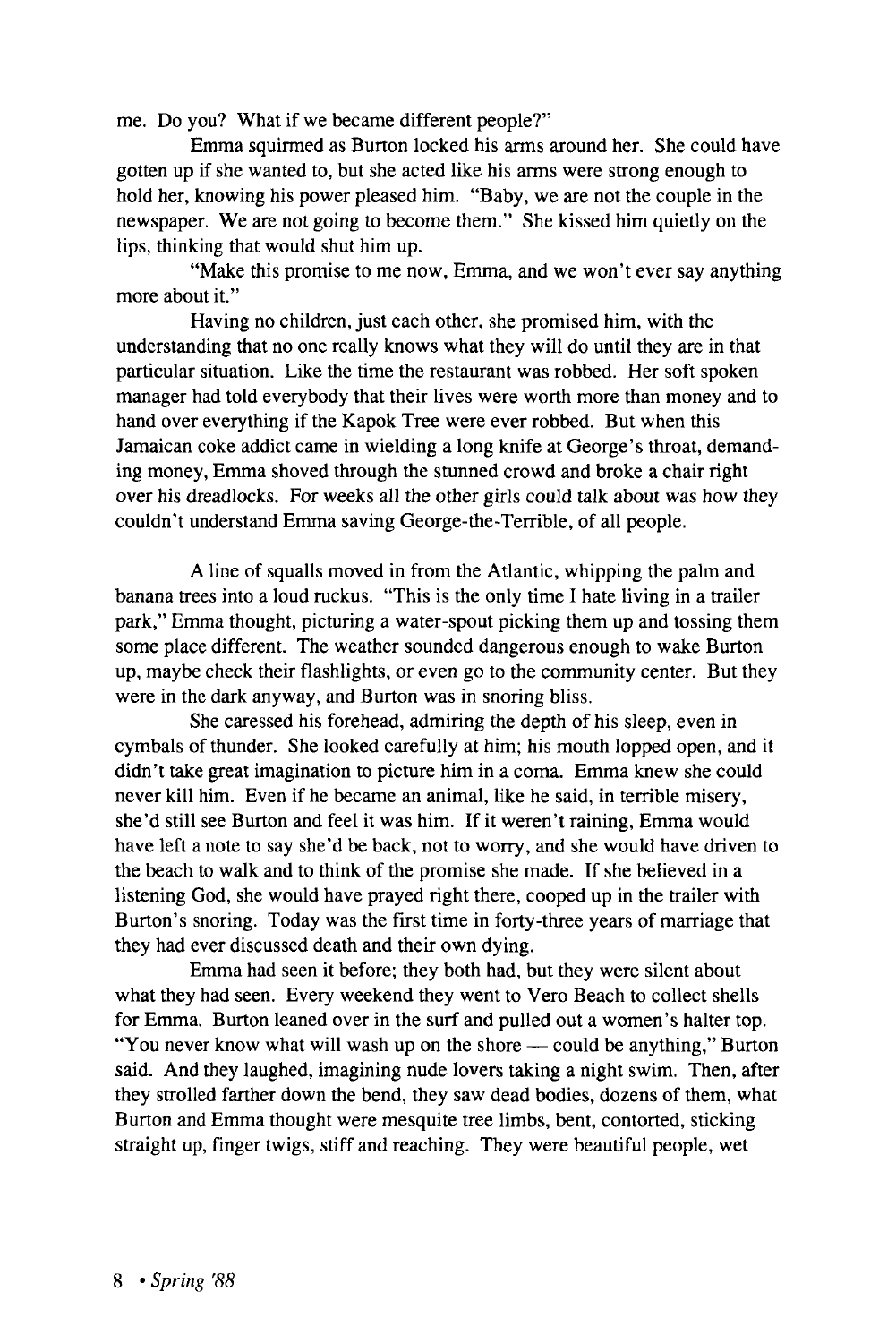and black, the wet parts shining a soft blue. All of their mouths were open as if the drowned Haitians sounded the word "oh" as they gently drifted ashore.

The paper had an account from a survivor who said that the day wasn't even stormy; one easy, slow roll and a boat turned over and so many dead, like a careless spill of milk. They would, too, die, Emma thought, but maybe not so easy, not with something good in their hearts to live for. She had seen a lot of her friends go badly, widows sell their belongings to only the sentimental, significant objects, move into a small room somewhere out of touch, never to be heard from again.

All she had said to Burton was "Are they coming?" when Burton got back in the car after phoning the Coast Guard. Both had said nothing about it; except they made love that night and held each other in the dark.

As thunder rolled away, Emma felt for Burton's wrist and felt his pulse beating strong. Half asleep, she thought of the time they were separated. Burton's brother needed him upstate for three weeks to help save his orange groves from the freeze. Her body forgot the feel of his weight. Their voices fenced in a night sky. She hung on to the phone receiver, drifted to a boat in a tree-lined inlet preparing itself for sea; the moorings tugged like a child pleading to be lifted by his mother. She remembered thinking how fragile their connections were, a voice in one ear. He came home, and the slap of their skins sounded like the lapping waves of a gentle bayou, and he lifted from her.

Every parting, even in dreams, had been a preparation for the next month, when Burton would keel over after planting a hibiscus in the shade. Emma was bringing him a glass of water, sipping it a tad so as not to spill it on her hand as she walked. She knelt, wanting him, pounding on his heart as if it were a door. Her breath tried to enter his mouth.

After Burton died, everything made half-sense. Years may have passed as Emma laid in bed, watching T.V.. Alice Bemford, a retired schoolteacher who did laundry with her on Saturdays, came over a lot to say things like: "Emma, you ought to slap on some Coppertone, step out of this trailer, and let the sun kiss your cheeks."

Emma opened the screen door for her friend and said, "I need more than color."

"Well, then, come to church with me and meet some men."

Emma smiled and waved her hands like she was shooing a fly away. She had said no to her, and said no to her again. "I'm not ready yet." Then Emma went back to her bedroom with the book Alice brought her, thinking she would never be ready. She wanted Burton and wondered where he was, if he really didn't exist, except as dust. He always clattered in late from watching the Yankees spring training. It was hard to imagine that he wasn't someplace and wouldn't be back.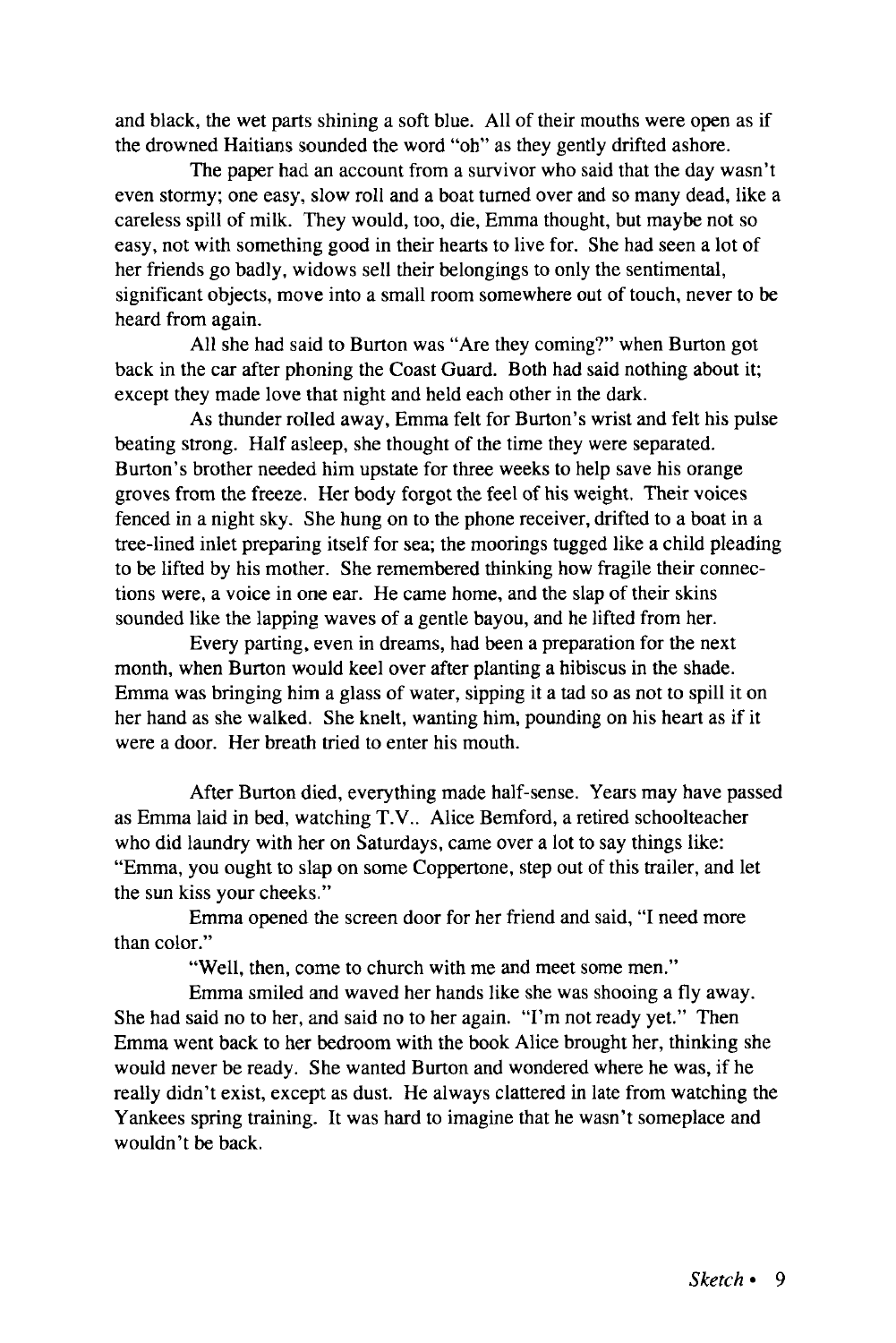The sprinklers were making slow and syncopated circles. Emma laid down and opened the book to the page Alice had marked with red magic marker. She had asked her what it was, but Alice told Emma she would have to read it herself.

Last week, while they were folding clothes, Emma had asked Alice, a widow too, if she believed that a couple could mate again in heaven. They talked a long while about it and came to no conclusions, having no proof, except unreliable stories in the *Enquirer* about people who had seen themselves die and float to a bright light, but neither had heard anything about meeting a lover again and making love on the other side.

That's why Emma became excited as she read Milton's *Paradise Lost,*  the part where Adam asked Raphael if angels have sex, why she sprang to her feet to look for the phone book. She phoned a priest and asked him to come to her house, telling him only that it was an emergency. Milton had lived four hundred years ago, and she wanted a more current expert, someone living with possible proof.

Burton and Emma were not religious. They had never been in church together, having been married in a civil ceremony, except one time when they went on a trip to St. Augustine to see the fountain of youth. "A gyp," Burton said, "Ugh." The fountain was small, made of ugly tiles, and the water tasted of copper coins. "We shouldn't have come. It was better imagined."

The cobblestone streets kept twisting their ankles and limited their sight-seeing. It was hot and Em's feet hurt, so they stepped inside a Spanish church and sat down in a pew to rest. Burton thumbed through a hymnal like a deck of cards, looking for a misplaced offering, and put it back in the wooden slot. He always checked payphones, Coke machines, and his own sofa for change. Emma was usually amazed at how quickly Burton's found money added up to something big.

The church had no air conditioner or ceiling fans, and the windows were soldered glass, most of the pieces, cool greens and blues that made up the robe of Mary who was holding baby Jesus, old enough to stand on her lap and point up to the ceiling. There was no fresh air circulating, but the sun cast through the glass a blue light on the pews where Burton and Emma sat, and they believed they felt cooler for having stepped inside.

The priest looked too young. The minute she laid eyes on his smooth face she realized her idea was stupid. They sat down and had coffee and Key lime pie. And Emma read aloud the parts of *Paradise Lost* that interested her. "Right here, Adam asks Raphael if angels make love," Emma said, pointing to the book. She looked up to see his reaction; he intently sipped his coffee. "Raphael says, 'Let it suffice thee that thou know'st us happy, and without Love no happiness. What ever pure thou in the body enjoy'st... we enjoy.'" Emma looked at him again; he smiled. ""...and obstacle find none of membrane, joint,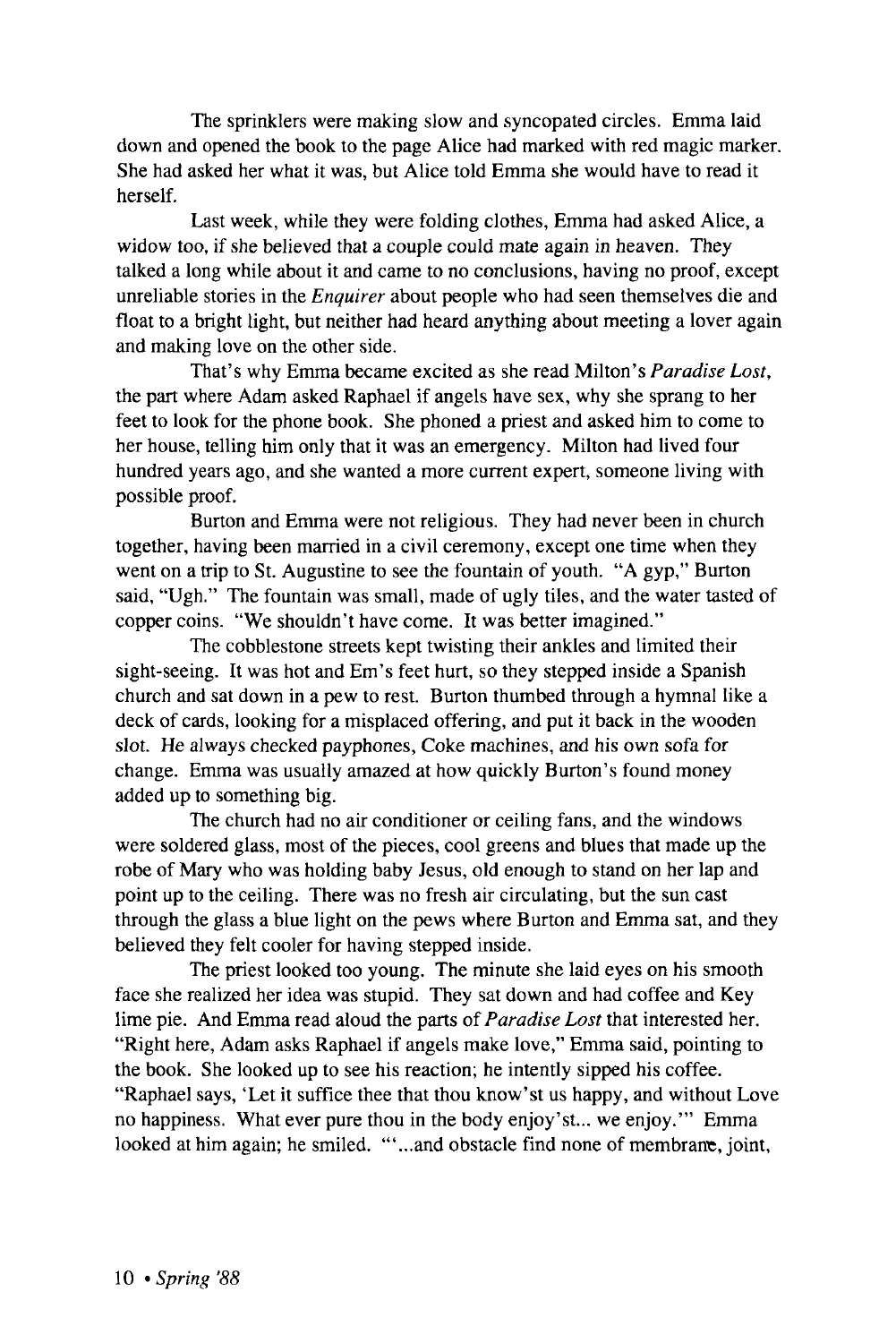or limb, exclusive bars: easier than Air with Air, if spirits embrace.'" Just then the dishwasher went into its loudest gear, and Emma flickered it off. "Where was — ? Here. 'If spirits embrace, Total they mix, Union of Pure with Pure Desiring; nor restrain'd conveyance need as Flesh to mix with Flesh, or Soul with Soul.'" Emma turned the book around and handed it to him to read. "Is this true?" The priest put down his plate and fork, and glanced over a few pages. She was beginning to lose patience, watching him pat his mouth with his napkin for no reason.

Finally, he said: "Angels don't eat fruit or blush. They have no bodies." He cut a forkful of pie. "There cannot be lust; a couple cannot mate again in heaven."

"Well," Emma said, not saying more but letting him know that the subject was closed.

"Tell me about your husband. Can you think of one word that would have described him?"

Emma rolled her eyes at the ceiling; she thought of all sorts of wonderful adjectives to say but instead she said, "cheap, cheap, cheap." They both laughed. Emma explained that Burton liked to throw good money after bad; meaning, the way he saved usually wound up costing more. She told him about the time Burton insisted that he could give her a Toni perm himself, and that it would cost five dollars less than at the beauty parlor. Even though she earned her own money, he controlled the purse strings; she had to beg for the smallest luxury. That time he said no; he wanted to do it.

"You don't trust me?"

"Of course I do," she said, "Do I have to prove it?"

"Yes."

So Emma sat still and let Burton burn her hair into crispy green little waves.

"It looked like something you'd scrape out of the bottom of an oven," Emma said, laughing, touching the shoulder of the priest who laughed, too. They had to buy a wig for her for over twenty dollars, which gave her a migraine and never stayed on straight. Emma didn't speak a word to Burton for the entire time it took to grow her hair out. Just when it got long enough to be cut in a brown pixie, Burton got a good idea a month late. "He came to the dinner table wearing the most horrendous crew cut— green as grass. His head looked like a miniature golf course. I never laughed so hard in my life," Emma said, gasping to catch her breath.

Emma touched Burton's hair in disbelief. They held onto each other, laughing, stumbling around until they fell onto the floor. And Emma whispered to Burton that she wanted him inside of her everywhere.

"With that green hair, he was the ugliest looking man I had ever seen in my life, and I never loved him more." The priest looked her directly in the eye,